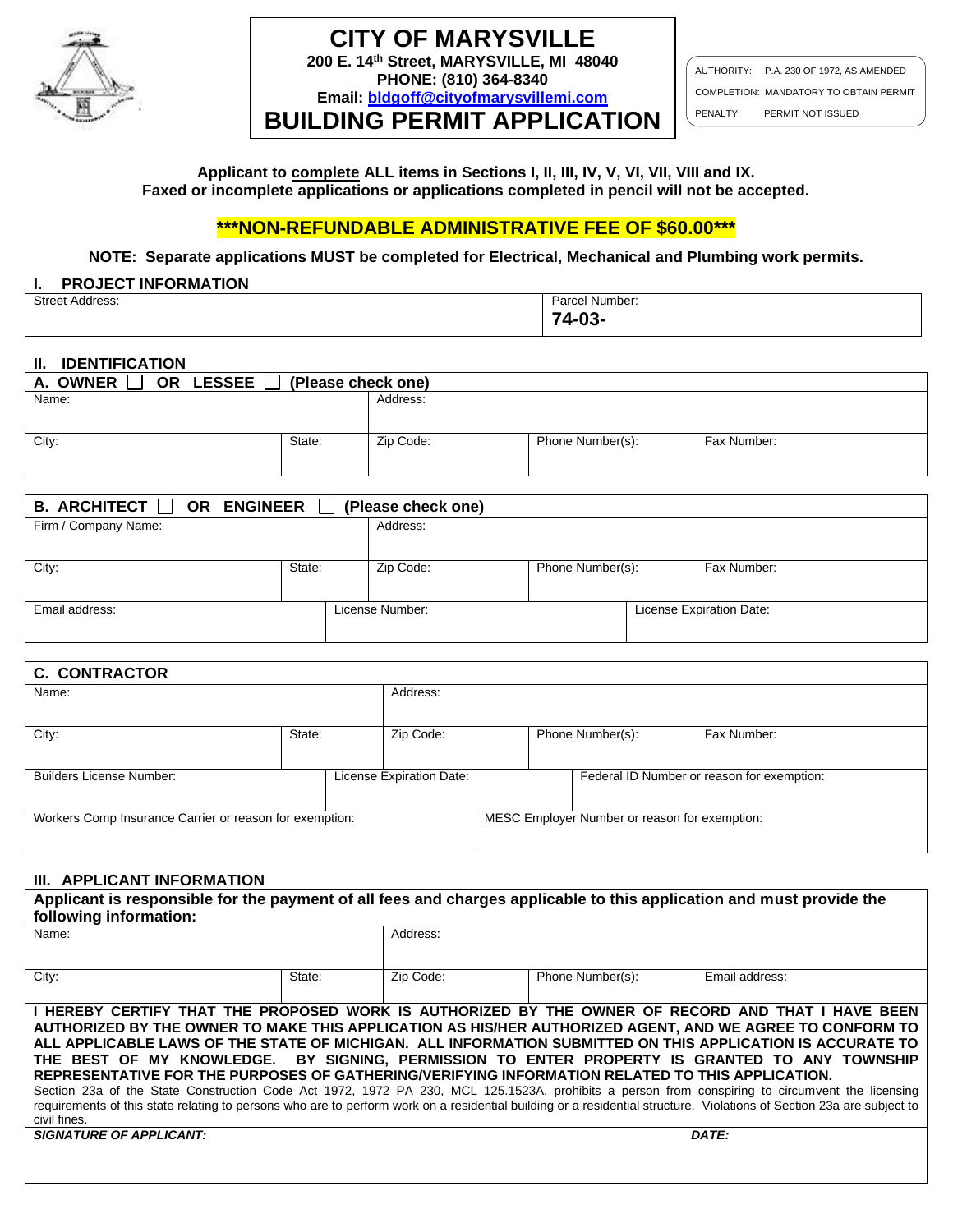## **IV. TYPE OF IMPROVEMENT AND PLAN REVIEW**

| A. TYPE OF IMPROVEMENT                                                                                                                                                                                                                                                                                                         |
|--------------------------------------------------------------------------------------------------------------------------------------------------------------------------------------------------------------------------------------------------------------------------------------------------------------------------------|
| 1. New Building 2. $\Box$ Alteration 3. $\Box$ Demolition<br>4. <b>Foundation Only</b><br>5. $\Box$ Relocation<br>6. $\Box$ Addition<br>8. □ Mobile Home Set Up<br>9. $\Box$ Pre-manufacture<br>10. Special Inspection 11. Sign<br>Repair<br>7.                                                                                |
| <b>B. PLAN REVIEW REQUIRED</b>                                                                                                                                                                                                                                                                                                 |
| Plans and specifications are required and shall be prepared by or under the direct supervision of an architect or engineer<br>licensed pursuant to 1980 PA 299 and shall bear that architect's or engineer's seal and signature.                                                                                               |
| V. PROPOSED USE OF BUILDING                                                                                                                                                                                                                                                                                                    |
| A. RESIDENTIAL                                                                                                                                                                                                                                                                                                                 |
| 2. $\Box$ Two Family 3. $\Box$ Multiple Family (3 units or more)<br>1. $\Box$ Single Family<br>4. Hotel/Motel (No. of Units<br>6. Detached Garage 7. D *Any Change in Use<br>5. <b>S</b> Attached Garage<br>$8.$ $\Box$<br>Other:                                                                                              |
| <b>B. NON-RESIDENTIAL</b>                                                                                                                                                                                                                                                                                                      |
| 1. School, Library, Educational 2. Store, Mercantile 3. Tanks, Towers<br><b>Parking Garage</b><br>$4. \Box$<br>5. Service Station 6. Hospital, Institution 7. D Office, Bank, Professional<br>8. Public Utility 9. Amusement<br>10. Ohurch, Religion 11. Dindustrial 12. D <sup>*</sup> Any Change in Use<br>13. $\Box$ Other: |
| C. SCOPE OF WORK / USE DESCRIPTION                                                                                                                                                                                                                                                                                             |
| 1. Scope of work / Description of Use:                                                                                                                                                                                                                                                                                         |
| 2. *Change in Use description (Complete if "Any Change in Use" was checked above):                                                                                                                                                                                                                                             |
| D. ADDITIONAL PERMITS REQUIRED (PRIOR TO BUILDING PERMIT APPROVAL)<br>MDEQ: a.   High Risk Soil Erosion b.   Air Quality Abatement<br>1.                                                                                                                                                                                       |
| <b>MDOT</b><br>2.                                                                                                                                                                                                                                                                                                              |
| SCC Road Commission: a. □ Driveway Permit b. □ Soil Erosion<br>3.                                                                                                                                                                                                                                                              |
| SCC Health Department: a. □ Well Permit<br>$b.$ Septic Permit<br>c. $\Box$ Food Establishment<br>4.<br>SCC Drain Commission: a.   Retention/Detention, Storm Water Discharge<br>5.                                                                                                                                             |
| Other:<br>6.                                                                                                                                                                                                                                                                                                                   |
|                                                                                                                                                                                                                                                                                                                                |
| VI. SELECTED CHARACTERISTICS OF BUILDING<br>A. PRINCIPAL TYPE OF FRAME                                                                                                                                                                                                                                                         |
| 1. ■ Masonry, Wall Bearing 2. ■ Wood 3. ■ Structural Steel 4. ■ Reinforced Concrete<br>5. $\Box$ Other:                                                                                                                                                                                                                        |
| <b>B. PRINCIPAL TYPE OF HEATING FUEL</b>                                                                                                                                                                                                                                                                                       |
| 2. $\Box$ Oil<br>3. $\Box$ Electric 4. $\Box$ Coal<br>5. $\Box$ Other:<br>1. $\Box$ Gas                                                                                                                                                                                                                                        |
| <b>C. TYPE OF SEWAGE DISPOSAL</b>                                                                                                                                                                                                                                                                                              |
| 1. □ Public or Private Company<br>2. $\Box$ Septic System                                                                                                                                                                                                                                                                      |
| <b>D. TYPE OF WATER SUPPLY</b>                                                                                                                                                                                                                                                                                                 |
| 1. Public or Private Company<br>2. $\Box$ Well                                                                                                                                                                                                                                                                                 |
| <b>E. TYPE OF MECHANICAL</b>                                                                                                                                                                                                                                                                                                   |
| 1. Will there be: $\Box$ Air Conditioning? $\Box$ Fire Suppression? $\Box$ Fireplace? Flue Sizes: <u>____x_____</u> Type: $\Box$ Clay<br>Metal                                                                                                                                                                                 |
| <b>F. DIMENSIONS / DATA</b>                                                                                                                                                                                                                                                                                                    |
|                                                                                                                                                                                                                                                                                                                                |
| 5. TOTAL BUILDING HEIGHT: ______________6. HEIGHT PER ORDINANCE CALCULATION (office use): __________                                                                                                                                                                                                                           |
|                                                                                                                                                                                                                                                                                                                                |
| 5. Size of Addition or Structure: _______________6. Living Area (sq. ft): ________________7. Garage Area (sq. ft): ______________                                                                                                                                                                                              |
|                                                                                                                                                                                                                                                                                                                                |
| Room Detail: 1. Number of Bedrooms: 2. Number of Full Baths: 2. 2. Number of Partial Baths: 2. 2. 2. 2. Number                                                                                                                                                                                                                 |
| <b>Partial Basement</b><br>Basement Detail: Full Basement<br>□ Split Level<br>$\Box$ Finished<br>$\Box$ No Basement                                                                                                                                                                                                            |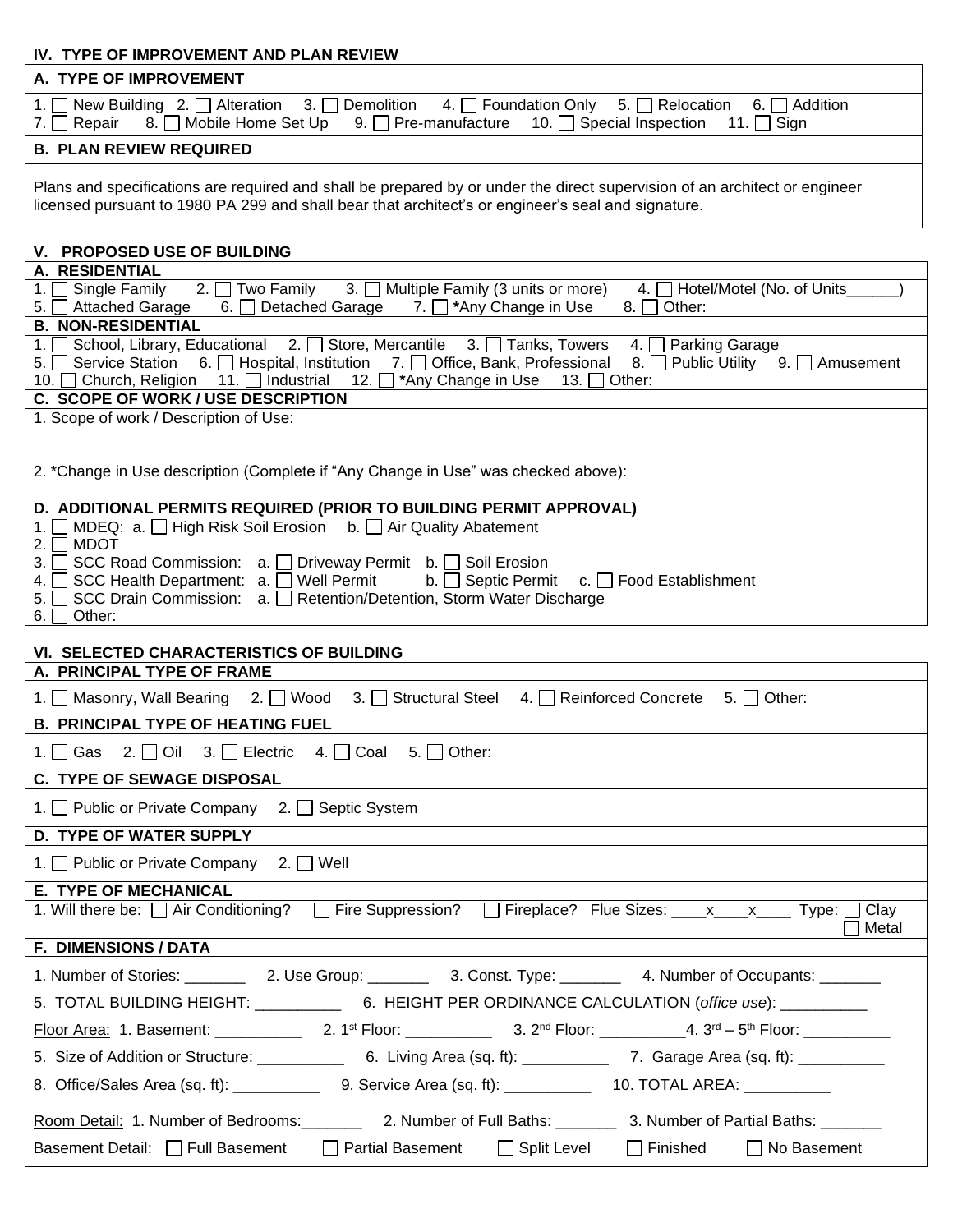| Sign Detail: 1. Type: Ground Sign* G Pole Sign* G Wall Sign G Billboard Sign* G Other: _____________ |                                                                                                                                                                                                                                                                                                                                                               |                                                               |             |  |  |  |  |  |  |
|------------------------------------------------------------------------------------------------------|---------------------------------------------------------------------------------------------------------------------------------------------------------------------------------------------------------------------------------------------------------------------------------------------------------------------------------------------------------------|---------------------------------------------------------------|-------------|--|--|--|--|--|--|
|                                                                                                      | 2. Sign dimensions: ___'____" x ___'____" = _______sq. ft. 3. Wall façade dimensions: ___'____" x ___'____" = ______sq. ft.                                                                                                                                                                                                                                   |                                                               |             |  |  |  |  |  |  |
| *Must complete Section VII. Setbacks                                                                 |                                                                                                                                                                                                                                                                                                                                                               |                                                               |             |  |  |  |  |  |  |
| <b>G. NUMBER OF OFF-STREET PARKING SPACES</b>                                                        |                                                                                                                                                                                                                                                                                                                                                               |                                                               |             |  |  |  |  |  |  |
|                                                                                                      |                                                                                                                                                                                                                                                                                                                                                               |                                                               |             |  |  |  |  |  |  |
| VII. SETBACKS FOR PROPOSED CONSTRUCTION ONLY (SHADED AREAS TO BE COMPLETED BY ZONING ADMINISTRATOR)  |                                                                                                                                                                                                                                                                                                                                                               |                                                               |             |  |  |  |  |  |  |
| *Front Setback from                                                                                  |                                                                                                                                                                                                                                                                                                                                                               | Rear Setback from                                             |             |  |  |  |  |  |  |
| Property Line: N S E W   FT   THE                                                                    |                                                                                                                                                                                                                                                                                                                                                               | $FT$ Property Line: N S E W                                   | FT<br>FT.   |  |  |  |  |  |  |
| Left Setback from<br>Property Line: N S E W                                                          |                                                                                                                                                                                                                                                                                                                                                               | <b>Right Setback from</b><br>FT   FT   Property Line: N S E W | FT  <br>FT. |  |  |  |  |  |  |
|                                                                                                      | * When located on an existing or planned major, secondary, collector or local thoroughfare and the property lines incorporate said right-of-way; the front setback shall be calculated by<br>adding the required setback to the right-of-way, the total of which to be measured from the centerline of the road to determine the setback. (Section 38-442 M.) |                                                               |             |  |  |  |  |  |  |
| Road right-of-way                                                                                    | <b>Required front</b>                                                                                                                                                                                                                                                                                                                                         | *Total front yard setback measured from the                   |             |  |  |  |  |  |  |
| from centerline:                                                                                     | Required tront<br>FT   yard setback:                                                                                                                                                                                                                                                                                                                          | $FT$ centerline of the road: N S E W                          | FT.         |  |  |  |  |  |  |
| <b>VIII.CONSTRUCTION VALUATION</b>                                                                   |                                                                                                                                                                                                                                                                                                                                                               |                                                               |             |  |  |  |  |  |  |
|                                                                                                      | \$                                                                                                                                                                                                                                                                                                                                                            |                                                               |             |  |  |  |  |  |  |
| <b>Value of Proposed Construction:</b>                                                               |                                                                                                                                                                                                                                                                                                                                                               |                                                               |             |  |  |  |  |  |  |
|                                                                                                      | IX. SITE / PLOT PLAN – MUST BE COMPLETED OR SEPARATE SHEET ATTACHED – FOR APPLICANT USE ONLY                                                                                                                                                                                                                                                                  |                                                               |             |  |  |  |  |  |  |
|                                                                                                      | *PLOT PLAN MUST INCLUDE: 1) LOT DIMENSIONS, 2) STREET, ALLEY AND EASEMENT LOCATIONS, 3) LOCATION, USE AND DIMENSIONS OF<br>EXISTING STRUCTURES ON LOT, 4) PARKING SPACES, 5) PROPOSED CONSTRUCTION WITH DIMENSIONS, 6) FRONT, REAR & SIDEYARD                                                                                                                 |                                                               |             |  |  |  |  |  |  |
| SETBACKS, 7) NORTH ARROW, 8) DRAINS / NATURAL DRAINS*                                                |                                                                                                                                                                                                                                                                                                                                                               |                                                               |             |  |  |  |  |  |  |
|                                                                                                      |                                                                                                                                                                                                                                                                                                                                                               |                                                               |             |  |  |  |  |  |  |
|                                                                                                      |                                                                                                                                                                                                                                                                                                                                                               |                                                               |             |  |  |  |  |  |  |
|                                                                                                      |                                                                                                                                                                                                                                                                                                                                                               |                                                               |             |  |  |  |  |  |  |
|                                                                                                      |                                                                                                                                                                                                                                                                                                                                                               |                                                               |             |  |  |  |  |  |  |
|                                                                                                      |                                                                                                                                                                                                                                                                                                                                                               |                                                               |             |  |  |  |  |  |  |
|                                                                                                      |                                                                                                                                                                                                                                                                                                                                                               |                                                               |             |  |  |  |  |  |  |
|                                                                                                      |                                                                                                                                                                                                                                                                                                                                                               |                                                               |             |  |  |  |  |  |  |
|                                                                                                      |                                                                                                                                                                                                                                                                                                                                                               |                                                               |             |  |  |  |  |  |  |
|                                                                                                      |                                                                                                                                                                                                                                                                                                                                                               |                                                               |             |  |  |  |  |  |  |
|                                                                                                      |                                                                                                                                                                                                                                                                                                                                                               |                                                               |             |  |  |  |  |  |  |
|                                                                                                      |                                                                                                                                                                                                                                                                                                                                                               |                                                               |             |  |  |  |  |  |  |
|                                                                                                      |                                                                                                                                                                                                                                                                                                                                                               |                                                               |             |  |  |  |  |  |  |
|                                                                                                      |                                                                                                                                                                                                                                                                                                                                                               |                                                               |             |  |  |  |  |  |  |
|                                                                                                      |                                                                                                                                                                                                                                                                                                                                                               |                                                               |             |  |  |  |  |  |  |
|                                                                                                      |                                                                                                                                                                                                                                                                                                                                                               |                                                               |             |  |  |  |  |  |  |
|                                                                                                      |                                                                                                                                                                                                                                                                                                                                                               |                                                               |             |  |  |  |  |  |  |
|                                                                                                      |                                                                                                                                                                                                                                                                                                                                                               |                                                               |             |  |  |  |  |  |  |
|                                                                                                      |                                                                                                                                                                                                                                                                                                                                                               |                                                               |             |  |  |  |  |  |  |
|                                                                                                      |                                                                                                                                                                                                                                                                                                                                                               |                                                               |             |  |  |  |  |  |  |
|                                                                                                      |                                                                                                                                                                                                                                                                                                                                                               |                                                               |             |  |  |  |  |  |  |
|                                                                                                      |                                                                                                                                                                                                                                                                                                                                                               |                                                               |             |  |  |  |  |  |  |
|                                                                                                      |                                                                                                                                                                                                                                                                                                                                                               |                                                               |             |  |  |  |  |  |  |
|                                                                                                      |                                                                                                                                                                                                                                                                                                                                                               |                                                               |             |  |  |  |  |  |  |

**The City of Marysville will not discriminate against any individual or group because of race, sex, religion, age, natural origin, color, mental status, disability or political beliefs. If you need assistance with reading, writing, hearing, etc., under the Americans with Disabilities Act, you may make your needs known to this agency.**